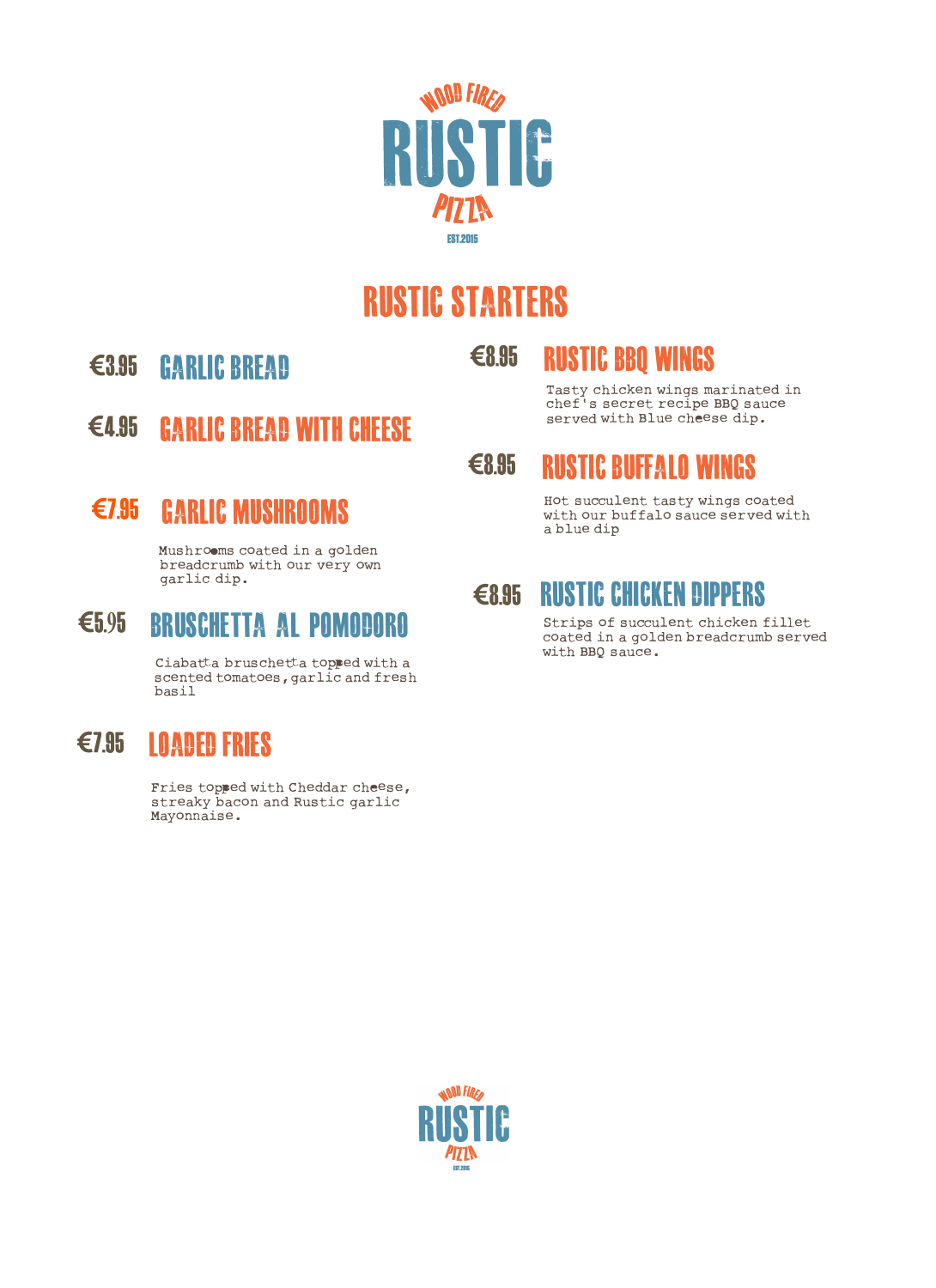

# **PASTA BY RUSTIC**

### **€13.95 SPAGHETTI ALLA BOLOGNESE**

Fresh spaghetti served in a tomato sauce with ground Irish beef and herbs using the traditional Italian recipe from the city of Bologna.

#### **€14.85 SPAGHETTI CARBONARA**

A classic dish from the city of Rome, simply yet very tasty cream, pancetta, black pepper, onions egg and parmesan cheese.

### **€15.85 CHICKEN FETTUCCINE ALFREDO WITH BACON**

Strips of chicken. diced bacon, mushroem, garlic and onions in a creamy white wine mascarpone sauce tossed in a homemade fettuccine pasta.

#### **€13.85 PENNE PICCANTE**

Chefs homemade fiery spicy tomato sauce with garlic, fresh chillies. fresh basil served with penne pasta.

#### **€14.95 RUSTIC VEGETARIAN PASTA**

Diced courgettes, peppers, spinach, red onion, garlic, basil tossed in our homemade spaghetti. Can also be served with cream or an infused basil olive oil.

#### **€15.85 SPICYNDUJA SAUSAGE**

Nduja sausage ( a very spicy sausage meat from Calabria) succulent chicken strips, red peppers, onion, garlic in a classic Italian tomato sauce served in a penne pasta.

### **SIDES**

- **€6.50 RUSTIC POTATO WEDGES**  Oven baked wedges, coated with garlic powder, smoked paprika and oregano.
- **€6.50 SPICY POTATO WEDGES**

#### **€5.95 ROSEMARY POTATOES**

Sautéed potatoes with rosemary and garlic.

#### **€5.50 SIDE SALAD**

A garden salad of mixed leaves in a light Italian dressing.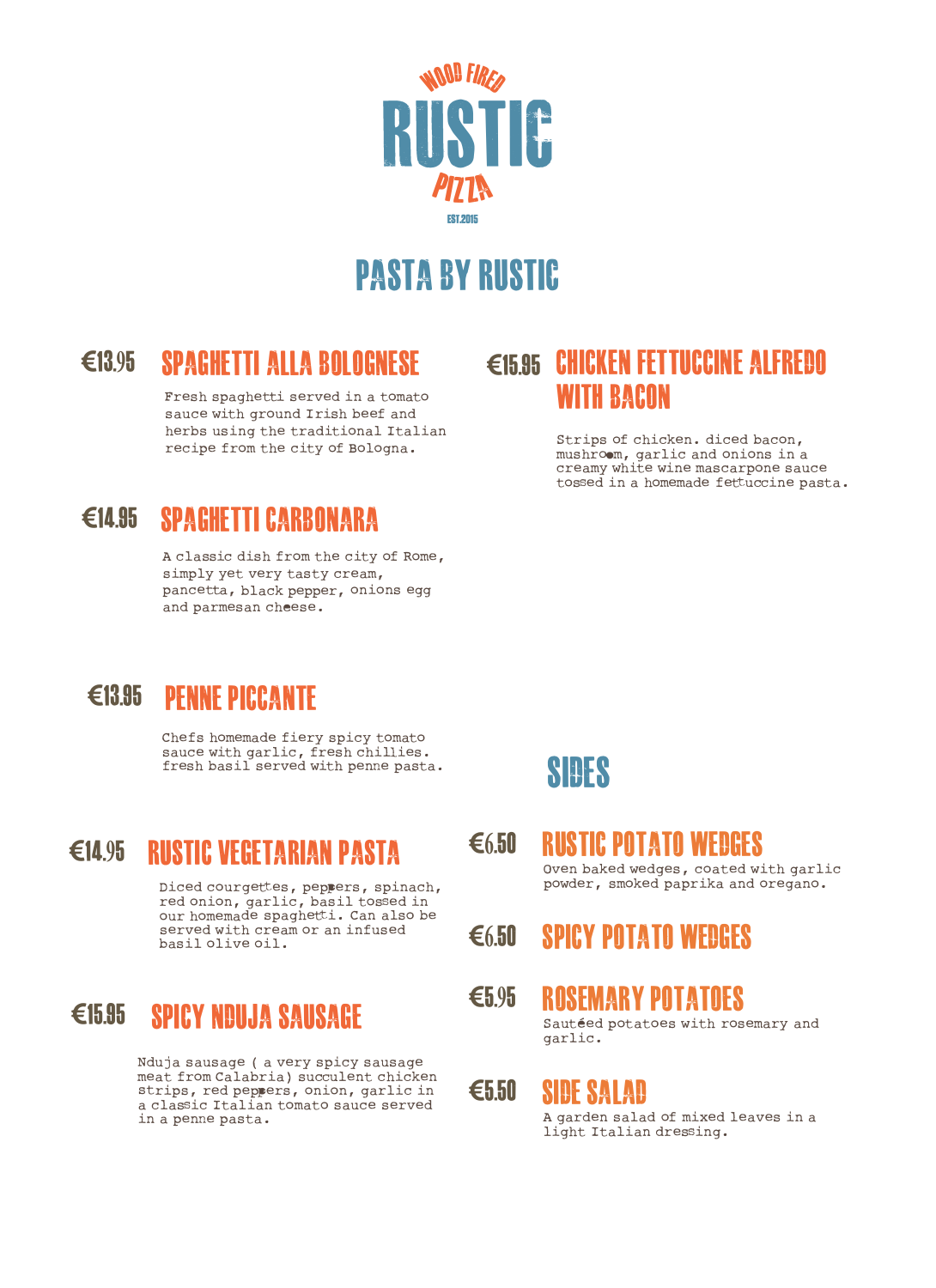

# **PIZZA**

**€13.85 MARGHERITA** 

**Real fresh Italian Mozzarella cheese, tomato sauce, and basil leaf.** 

#### **€15.85 COTTO & FUNGHI.**

**Fresh Mozzarella, honey roas ted ham, a selection of mixed wild mushrooms, smoked Mozzerella and torn basil leaves.** 

#### **€16.85 DIAVOLA**

**Tomato sauce, fresh Mozzarella, fresh chillies, spicy Italian style pepperoni, and torn fresh basil leaves.** 

#### **€15.85 PIZZA VERDURE.**

**Tomato sauce base, fresh Mozzarella, grilled courgettes, grilled aubergines, oven roas ted red peppers and red onion garnished with fresh basil leaf.** 

#### **€15.85**

### **QUATTRO FORMAGGI**

**Extra virgin olive oil base, fresh Italian Mozzarella, Gorgonzola ( Italian Blue Cheese) , smoked mozzarella, parmesan, and fresh basil leaves.** 

#### **€17.85 BIANCANEVE**

**Extra virgin olive oil base, real Italian Mozzarella, San Marzano cherry tomatoes, slices of Parma ham, parmesan shavings and topped with fresh rocket leaves.** 

#### **€16.85 CAPRICCIOSA**

**Tomato sauce, fresh mozzarella,**  oven roasted honey ham, mixed wild **mushrooms , artichokes, Kalamata olives, and fresh basil leaves.** 

#### **€17.85 PIZZA DOC**

**Real Buffalo Mozzarella from Campania region of Italy, wood fired roas ted San Marzano cherry tomatoes, extra virgin olive oil, torn basil leaves and slices of Parma ham Parma ham.** 

# **VERY BEST OF ITALY & IRELAND**

**we have created these two pizzas combining the very best ingredients from Italy and Ireland we hope you enjoy our new creations** 



#### **CLONAKIL TY PIZZA**

**Clonakilty black pudding, crispy pancetta, mixed wild mushrooms, tomato sauce, fiore di latte mozzarella, basil leaf and garlic.** 



### **€16.85 PIZZA ARDSALLAGH**

**Ard sallagh goat cheese, tomato sauce, oven roas ted red peppers, garlic, caramelised onion, basil leaves, parmesan cheese, extra virgin olive oil topped with rocket leaves.**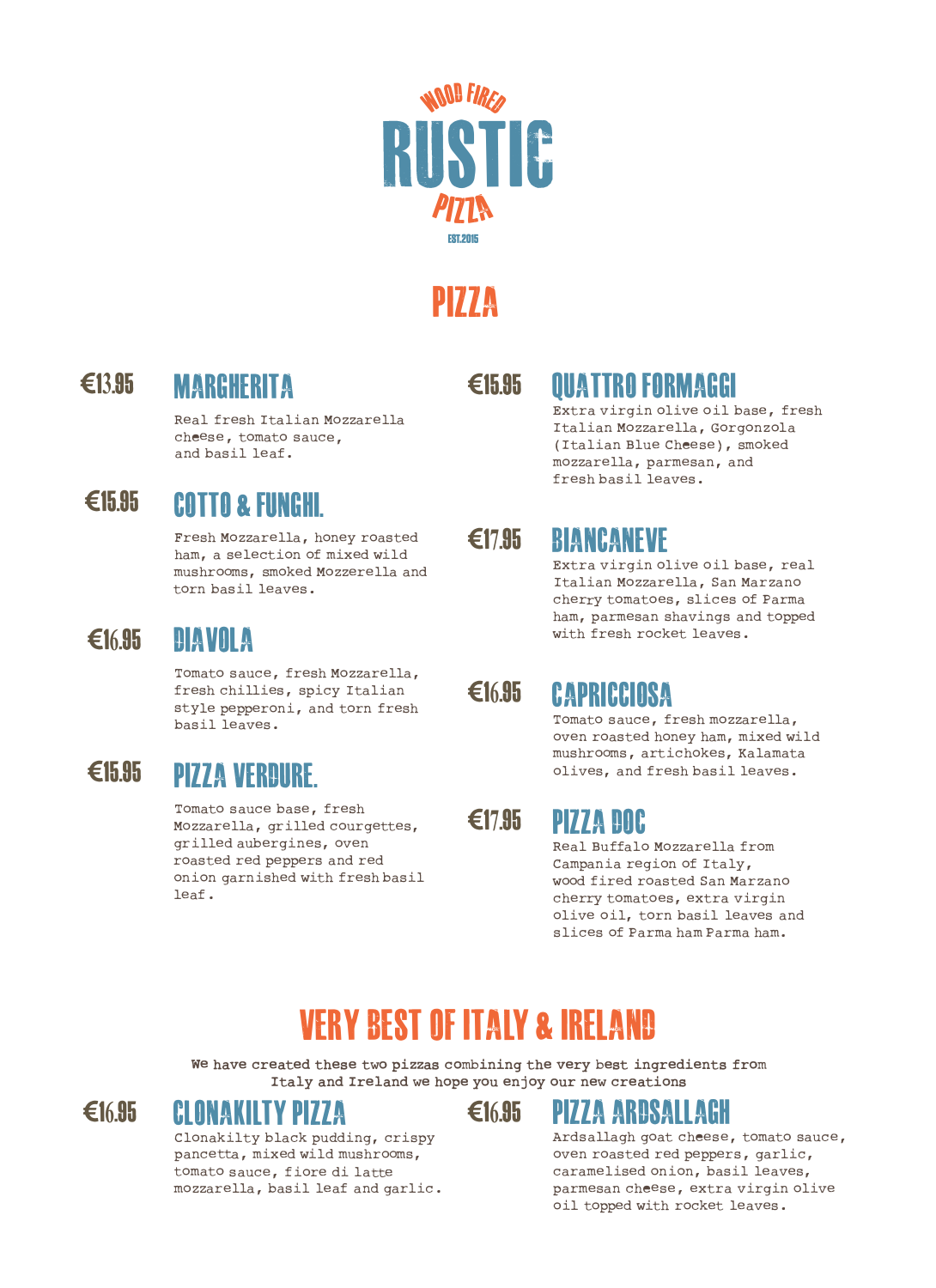

# **RUSTIC ARTISAN CREATIONS**

### **PIZZA ANANAS**

Tomato sauce, fresh mozzarella, carpaccio of pineapple, oven roasted honey ham and fresh basil leaves.

### **AMERICANO**

**€15.85 €17.85 PORCELLINA**  Classic American pepperoni, tomato sauce and fresh mozzarella.

#### **LE GRECO**

Tomato sauce, fresh mozzarella, grilled courgettes, smoked pancetta ( Italian Streaky bacon) , goat's cheese, oregano and

caramelised red onions.

#### **€17.85**

#### **LA RUSTICA**

Tomato sauce base, wood fired roasted Italian sausage marinated with white wine and fennel, wood fired roasted peppers, fresh mozzarella, and baby spinach leaves.

#### **€17.85**

#### **INFERNO**

Tomato sauce, fresh mozzarella, basil leaf, fresh chilli, oven roasted red onions with a fiery mix of Nduja sausage (very spicy sausage meat from Calabria), and strips of Ventricina salami ( spicy salami from the Abruzzo region) •

## **€15.85 €16.85 PIZZA AL POLLO ROSMARINO**

Tomato sauce, fresh mozzarella, mixed wild mushrooms, with strips of oven roasted chicken breast marinated with a dry white wine and fresh rosemary.

Italian fennel sausage, porcini mushrooms, smoked mozzarella, fiore<br>di latte mozzarella, topped with basil **€15.95 IF CRECO** and a hint of truffle oil.

#### **€18.85 fllff A CARNE** (All Meat)

Tomato sauce, American pepperoni, Pancetta ( Italian streaky bacon), honey roast ham Italian sausage, oven roasted smoked chicken, chorizo sausage.

#### **8"PIZZA AVAILABLE €1 LESS THAN 12" PIZZA PRICES**

Here at Rustic in keeping with true Neapolitan tradition all of our pizzas are finished off with parmesan cheese and extra virgin olive oil.

**€3.00 €1.85 PREMIUM MEAT. FISH & CHEESE REGULAR MEAT TOPPING & VEGETARIAN TOPPINGS**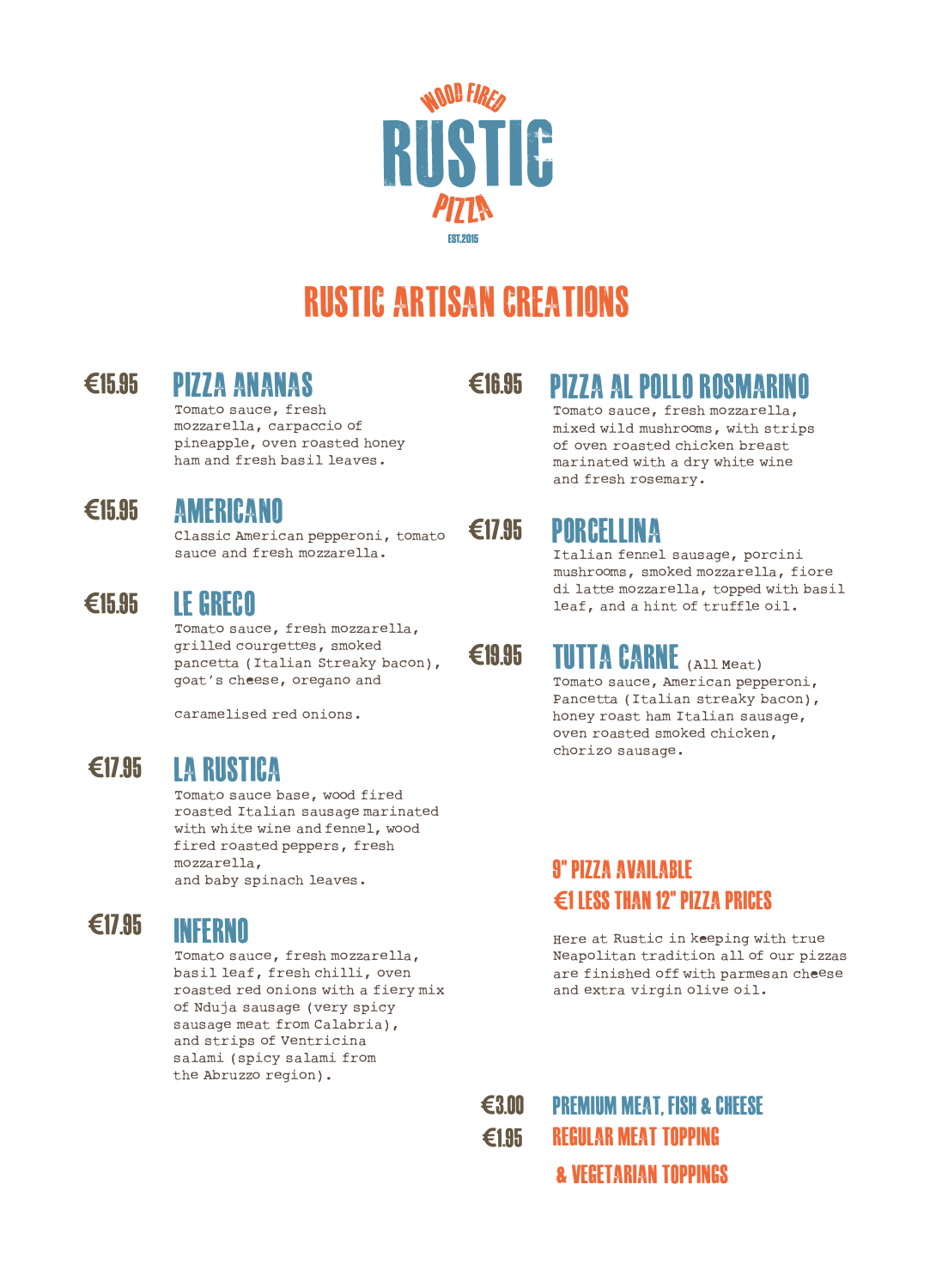

## **DESSERTS**

# **COLD & HOT BEVERAGES**

**€6.85 SELECTION OF ICE CREAMS** 

**€2.95 TEA €3.50 AMERICANO €2.95 ESPRESSO €3.95 CAPPUCCINO €3.50 CAFE LATTE €2.95 SOFT DRINKS €3.85 IT ALUIN MINERAL WATER [STILL ORSPARKLING]** 

# **OUR ETHOS**

Here at rustic our ethos is to let you experience real Neapolitan Pizza, which adhere to the standards of Associazione Verace Pizza Napolaetana, using only Caputo 00 Flour, San Marzano tomatoes, and where possible real buffalo mozzarella, we also use Fiore Di Latte Mozzarella from Campania.

Our dough is slow proved and hand stretched (our pizzas are not always perfectly round), and cooked in our wood fired ovens at over 450 degrees Celsius, (the little charred spots are perfectly normal and are signs of a real good pizza). Our oven gives our pizzas a unique smokey flavour, not achievable from conventional type ovens.

All of our products are sourced locally where possible and from the Abruzzo and Campania regions of Italy.

we use no additives, no stabilizers, and none of our products are ever frozen. Freshness and quality is paramount to our team who make all of our food daily in our kitchen.

#### **SIT BACK RELAX AND ENJOY REAL NEAPOLITAN PIZZA RUSTIC STYLE.**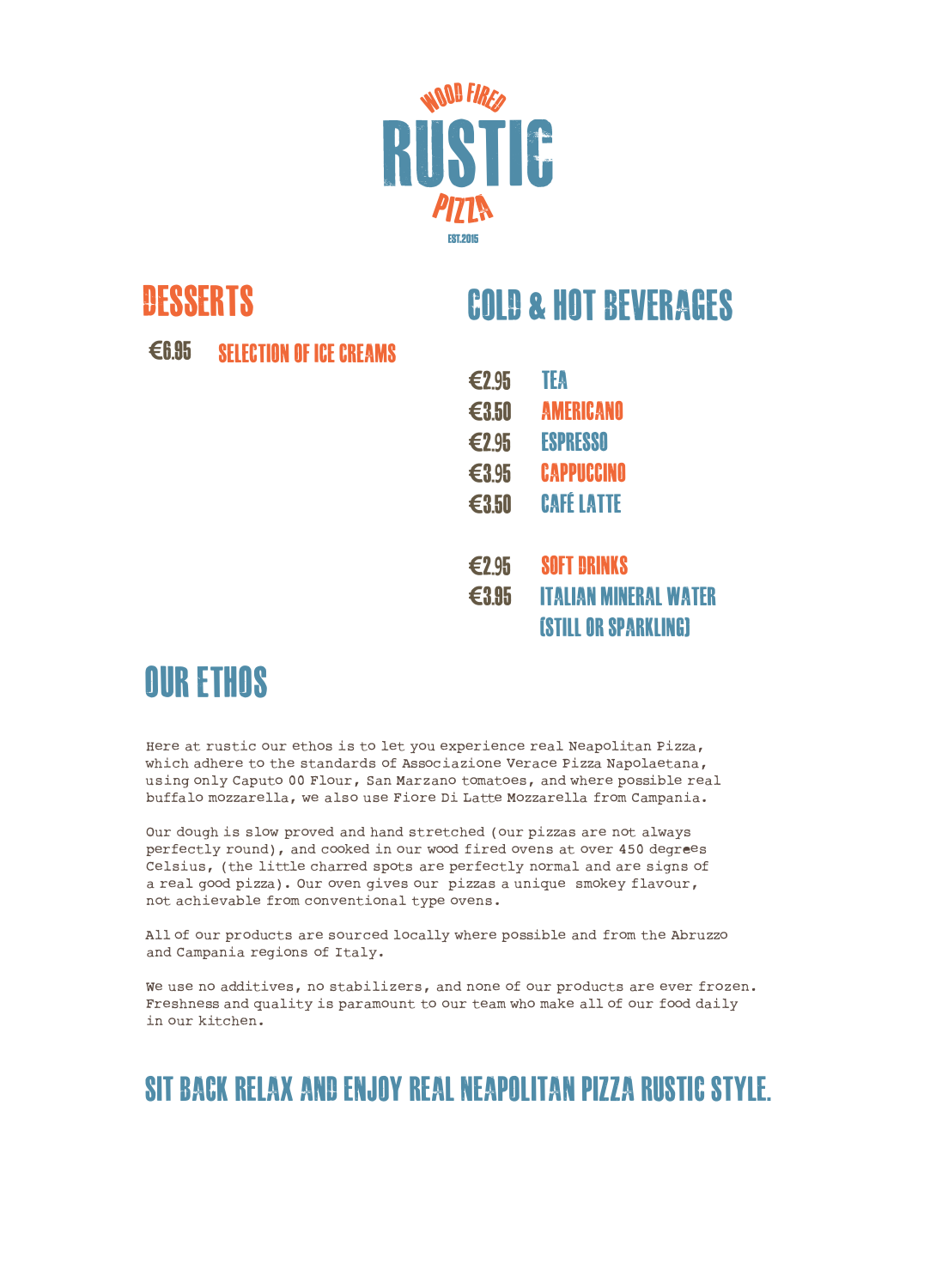

# **LITTLE DINNERS I MEALS FORLITTLE PEOPLE I**

#### **LITTLE BITES**

**(kid's garlic bread ).** 

#### **MINI PIZZA MARGHERITA**

With one topping of your choice.

### **BABY SPAGHETTI ALLA BOLOGNESE**

**Fresh spaghetti served in a tomato sauce with ground Irish beef and herbs using the traditional Italian recipe from the city of Bologna.** 

#### **BABY RUSTIC PENNE**

**Plain penne pasta served either with Butter sauce or fresh basil tomato sauce.** 

#### **BABY PENNE POLLO**

**Penne pasta served with roasted chicken breasts pieces, broccoli in a cream sauce, sprinkled with parmesan cheese.** 

### **LITTLE SWEETS**

**2 Scoops of Ice Cream. Soft Drink.** 



**Starter, one main course, one cream and soft drinks Valid for children under 12 Changes subject to extra charge.**